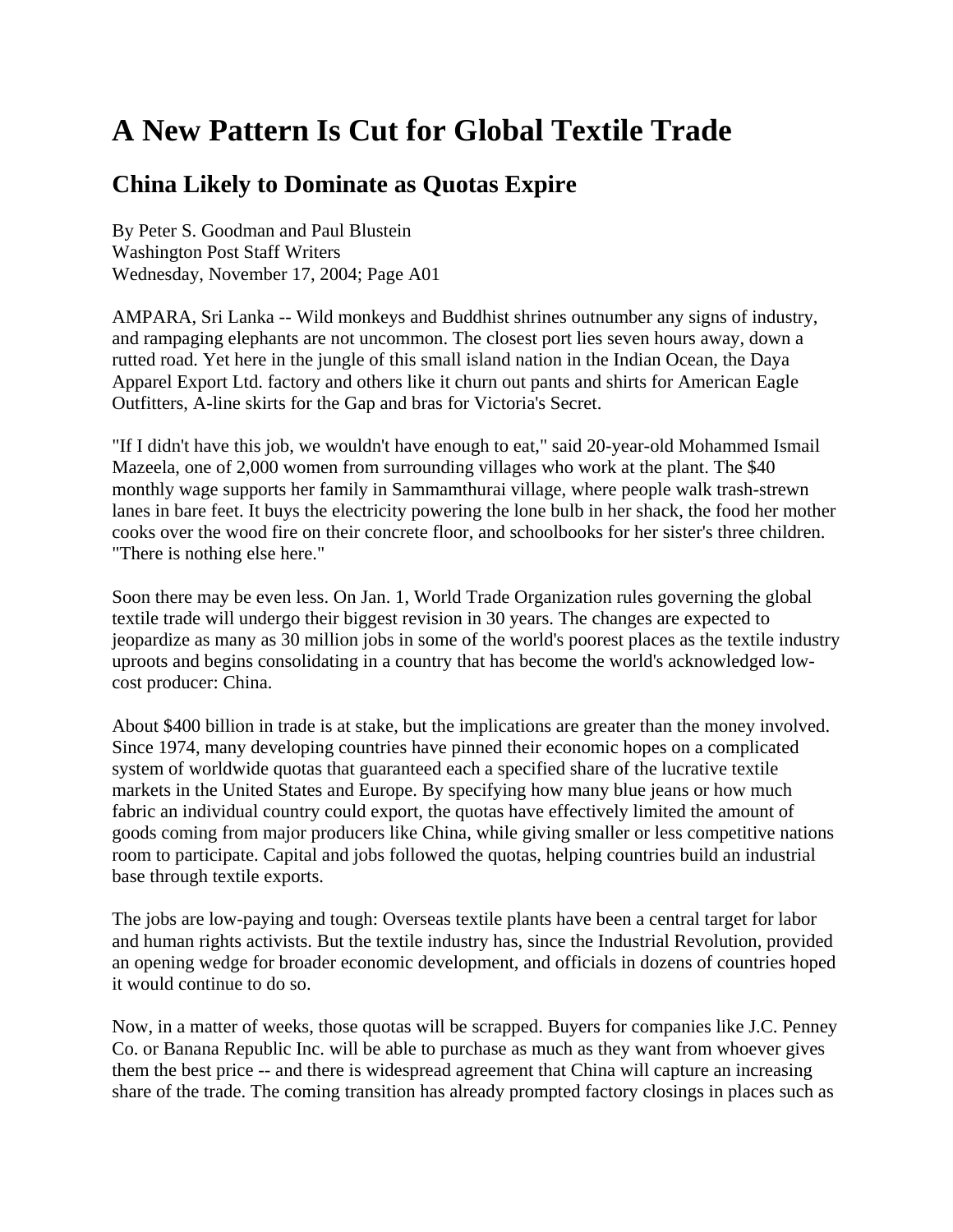Honduras, worry about falling wages and labor standards in Cambodia, and a general despair in Sri Lanka and dozens of other countries expected to lose a key economic prop.

If the emerging world economy has sparked anxiety among white-collar Americans about outsourcing abroad, the expiration of the textile quotas signals that, in the endgame of globalization, even sweatshop jobs can be undercut.

"You're dropping us in the well on the first of January with no rope. Fifty to sixty thousand people might lose their jobs. Fifty to 100 factories will be closed," said Sri Lanka's minister of trade, Jeyaraj Fernandopulle, whose country of 19 million depends on the garment industry for 450,000 jobs, more than half of its exports and as much as one-sixth of its total economic activity. "Most of the factories are in rural areas. Almost all the families are dependent on their wages. All their livelihood is gone when you take off the quota."

With the new system so close, buyers from companies like Wal-Mart Stores Inc. say they have already set plans to collapse their business from factories in dozens of countries down to a carefully hedged and competitive few -- with China topping the list.

"That's about it," said Andrew Tsuei, Wal-Mart's global procurement chief, who expects to reduce the number of countries where Wal-Mart has apparel deals from around 63, cobbled together based on which countries have room to export under their quota limits, to a mere four or five that can produce as much as Wal-Mart orders. "The overall balance of quality, reliability and price makes China probably the most competitive market in the world."

The result is a likely bonanza for consumers. The United States alone imports approximately \$90 billion worth of textiles annually. Under the new system, prices of blue jeans, men's shirts and other types of clothing now governed by quotas could fall by as much as one-third, as production shifts to lower-cost locations.

However, it has left development and trade officials in other countries worried about their future in a global system that makes job security for seamstresses in Asia, Africa and Latin America dependent upon the decisions of buyers in Manhattan and industrial policy in Beijing.

In Honduras, Minister of Industry Norman Garcia said he hopes the country can hang on to most of its 130,000 textile jobs but acknowledges that economic survival may require a detour back to agriculture. At least, he said recently, economic success for China's 1.3 billion people will probably mean rising prices for the melons, peppers, shrimp and fish that Hondurans can harvest year-round.

"If the Chinese are destined to become the manufacturing center of the world," he said, "somebody's got to feed those guys."

Initially rooted in efforts to protect developed world factories by limiting imports, the textile quotas evolved into a sort of de facto economic aid, awarded as a way to spread the wealth of U.S. and European consumers around the globe. Ironically, many of the same countries voicing concerns today about the end of quotas argued for decades that they should be abolished. At the